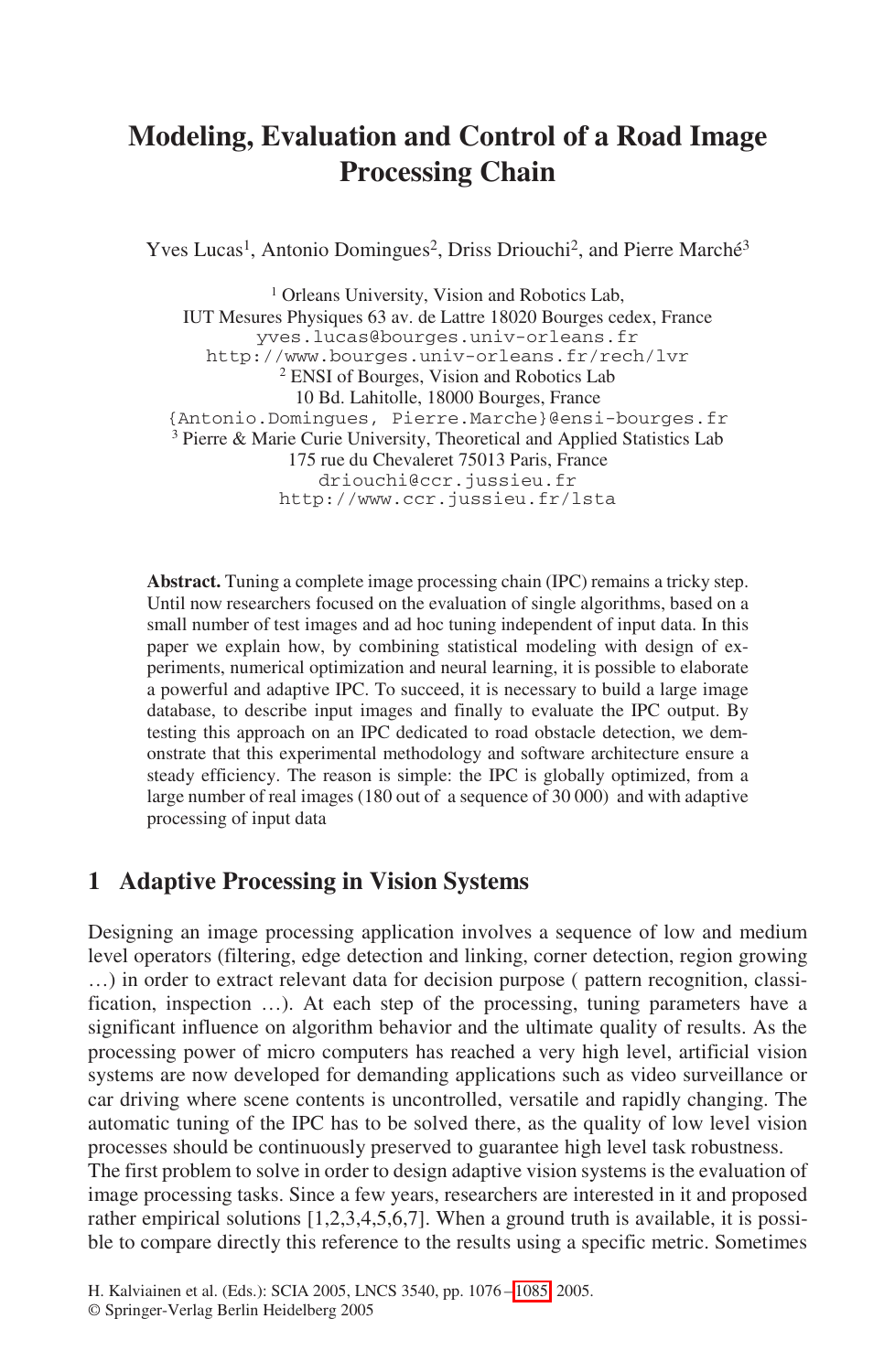no ground truth exists or remains uncertain and application experts are needed for qualitative visual assessment or empirical numerical criteria are searched for. All these methods consider only one operator at the same time [8,9,10,11]. However the separate tuning of each operator can not often lead to an optimal setting of the complete IPC. Moreover, image operators are generally tested on a too small number of test images, even on artificial noised images, to test algorithms efficiency. This can not replace a large real image base, for IPC testing. But how to evaluate on a great number of images a sequence of image processing operators involving numerous parameters ?

A second problem remains unsolved: how to find the good tuning and so, how to adapt image processing to keep up constant quality of results ? Real time processing being executed by electronic circuits, this hardware must incorporate programmable facilities so that operator parameters can be modified at any time. Artificial retinas and also intelligent video cameras already enable the tuning of some acquisition parameters. Concerning the processing parameters, the amount of computing which is necessary to discern the effect on the results of the modification of several parameters seems at the first glance dissuasive, all the more because each separate image requires different parameters. We note that the choice of operators here still appeals to the experimenter but other works examine also the possibility of its automation [12,13].

We show how to overcome these problems with an experimental approach combining statistical modeling, numerical optimization and learning. We illustrate it in the case of an IPC dedicated to line extraction for road obstacle detection.

### **2 Architecture**

#### **2.1 General Overview**

The software is composed of six modules (Fig.1): IPC, image database, input and output evaluation, modeling and control; The IPC includes a series of low and medium level operators with configurable parameters; The database of input images is specific for an application and covering all situations; The module for IPC output evaluation measures the quality of resulting image entities. The evaluation can be supported by a ground truth or be unsupervised if empirical criteria are used instead; The module for IPC input evaluation enables the control module to tune the processing parameters for each input image. The evaluation should extract from the input images relevant



**Fig. 1.** Architecture of an adaptive IPC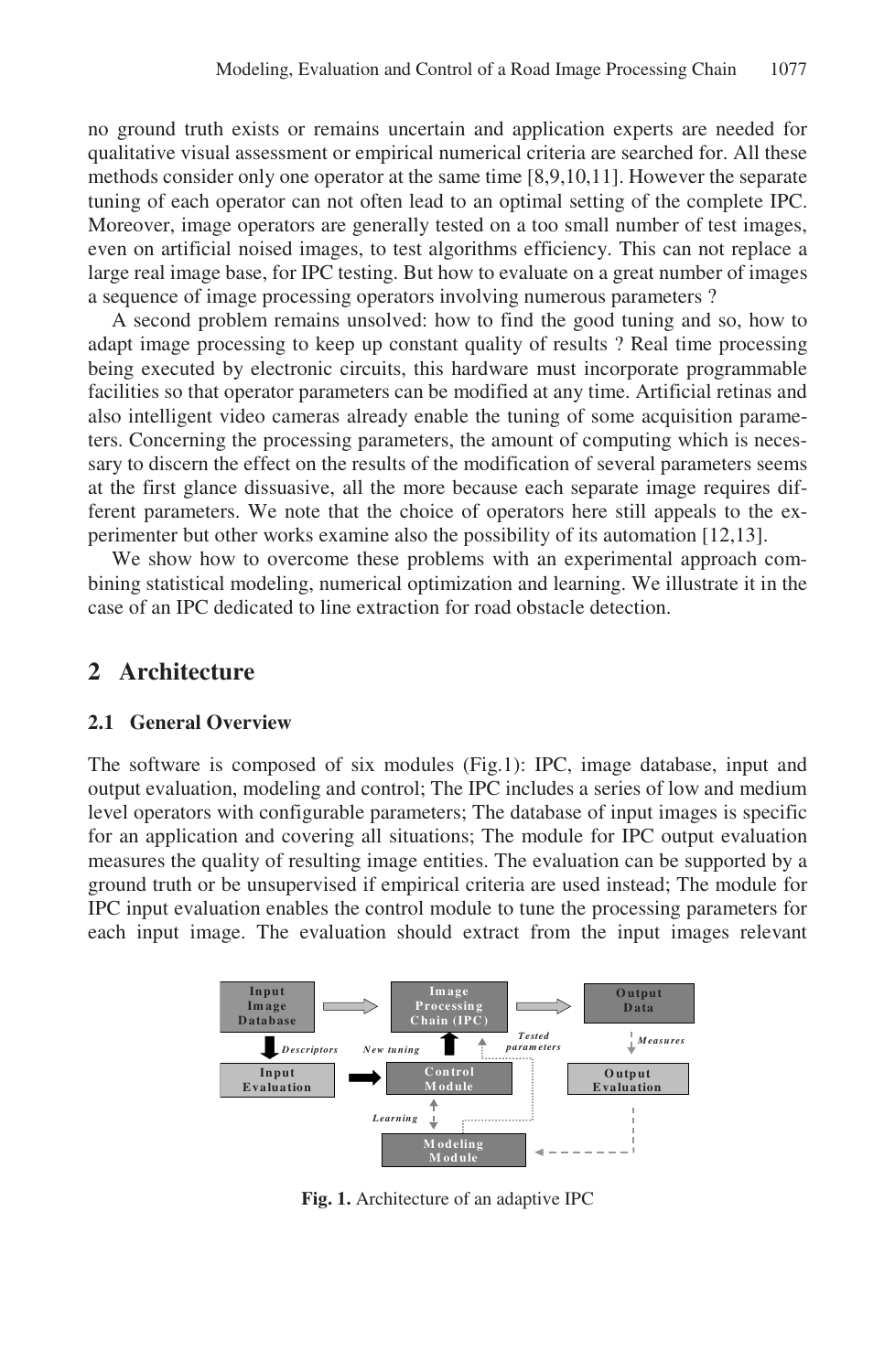descriptors for IPC tuning; The modeling module; it is required firstly to model the influence of processing parameters on IPC output data and secondly to find an optimal tuning of these parameters for a given input image; Finally, a control module, based on input image description enables to provide for each input image suitable processing parameters after a learning step.

#### **2.2 Image Database and Evaluation**

Building a specific and exhaustive database for the target application is a crucial step to achieve good tuning of the IPC. Indeed, this database is required during modeling, optimization and control learning. From a statistical point of view, selected images should reflect the frequency of any image contents during the IPC operation and express all its versatility. Input images and output data of the IPC must be absolutely evaluated:

- Output evaluation is necessary during off-line IPC adjustment. This type of evaluation is largely discussed by researchers, even if the studies involve a single algorithm at each time. It remains a critical step, all the more because each IPC is specific and should dispose of its own evaluation criteria.

- Input evaluation is much less investigated. It is required during the IPC inline operation. Achieving adaptive and automatic IPC tuning implies to extract from input images relevant descriptors, that is to say they are closely related with IPC optimal tuning for each image. Image descriptors also enable to lower the initial dimension of the tuning problem (image size in  $n^2$  pixels), as each image pixel contributes to the tuning. Practically, a parameter vector lowers this dimension to the gray level number  $(\approx n)$ , using an histogram computed over the image.

### **2.3 IPC Modeling and Optimization**

Modeling parameter influence is carried out through the design of experiments [14]. This tool is common in the industry but has been only recently introduced for machine vision applications [15]. It consists in modeling in a minimal number of trials the effects of simultaneous changes of IPC parameters.

 During the experiments, the IPC is considered as a black box whose factors (tuning parameters) influence the effects (values of the criteria for output image evaluation). Tuning only one parameter at the same time can not lead to an optimal setting and testing all parameter configurations would lead to combinatorial explosion. So the goal is to identify the parameters which are really influent (high values for  $|a_i|$ ) and their strong interactions (high values for  $|\mathbf{a}_{ii}|$ ) in relation to the effects. These notations refer to a polynomial model whose coefficients are estimated by a least square method:

$$
y = a_0 + a_1 x_1 + a_2 x_2 + \dots + a_k x_k + a_{12} x_1 x_2 + \dots + a_{1k} x_1 x_k + \dots + a_{1\ldots k} x_1 \dots x_k \tag{1}
$$

A preliminary task consists in specifying for each factor an interval which bounds the experimental domain. This implies a real knowledge of how each algorithm works on image data. Practically, at each trial, every factor is set to its low or high mode, depending on –1 or +1 value in the normalized experiment matrix. So, each design of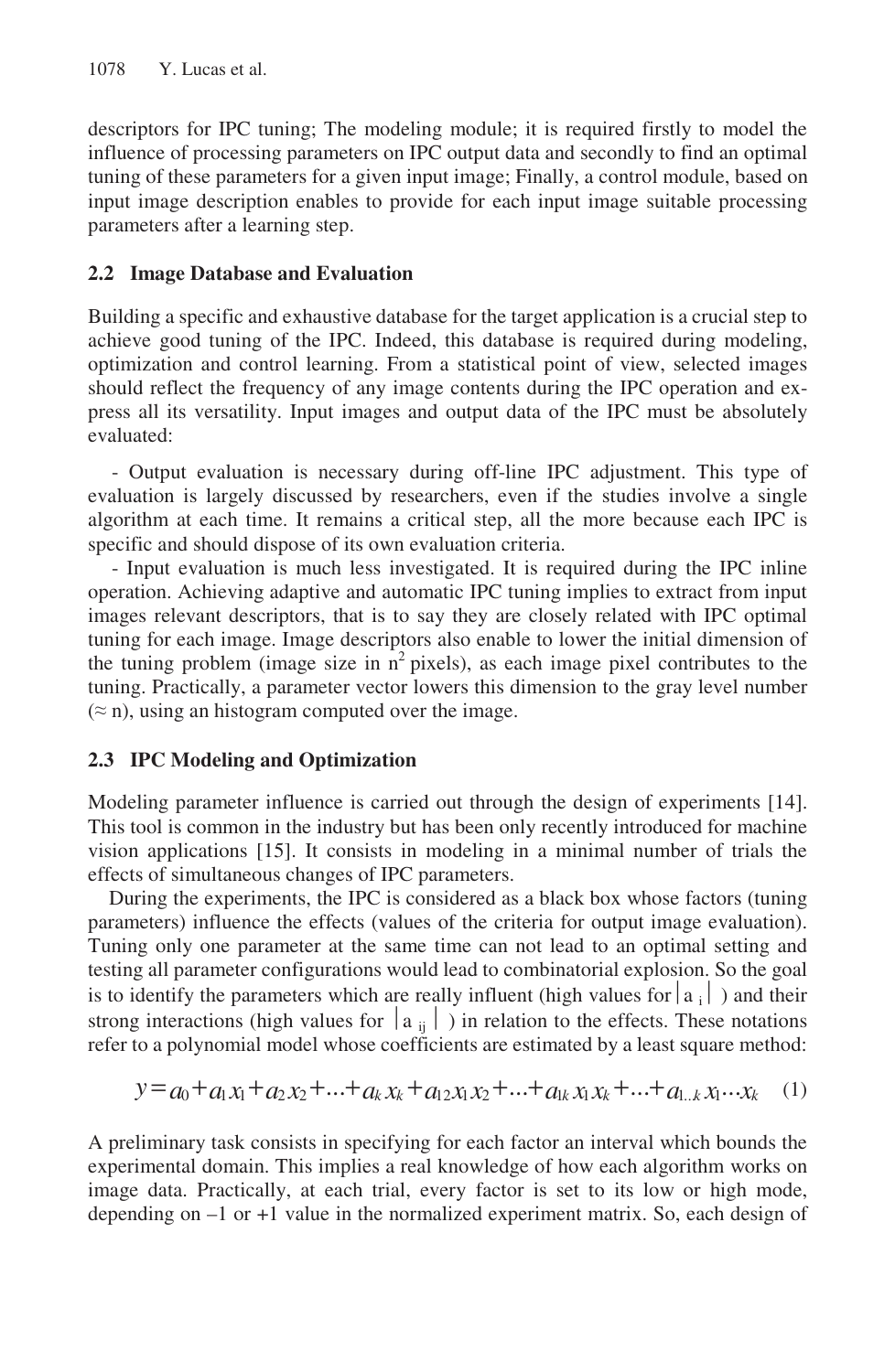experiments is well defined by its experiment matrix whose line number refers to the number of trials and column number refers to the number of tested parameters. The interpretation of the experiments by variance analysis will confirm if the model obtained is really meaningful.

The amount of computing remains very high as the same trials must be repeated on a large number of test images to obtain statistical evidence. So, no optimal tuning is obtained for a given image, only an average tuning for the IPC itself. The parameter influencing significantly the quality of results are identified and the strong interactions between them are also detected, so that only the latter are considered for further IPC programming tasks.

After that, for each particular test image of the database, the optimal tuning of the IPC parameters still need to be searched. This is typically an optimization process. The average tuning obtained before provide valid initial conditions to the search process and the high and low modes of the influent parameters bound the exploration domain

To obtain the optimal parameter tuning for the IPC, we have to look for methods not based on the local gradient computing as it is not available here. The simplex method enables to explore the experimental domain and to reach maxima using a simple cost function to guide the search direction [16]. Practically, a figure of n+1 points of a n-dimension space is moved and warped through geometric transformations in the parameter space, until a stop condition on the cost function is verified.

#### **2.4 IPC Control**

When the optimal tuning of all IPC parameters has been found for a large subset of the image database, the descriptors of these input images are computed. Together with the optimal IPC tuning parameters corresponding to the test images, it constitutes a learning base for a neural network. The other part of the database is reserved for the test of the neural network. It is a convenient tool for estimating the complex relation between the input image descriptors and the computed optimal values of the tuning parameters. At this time, if the selected descriptors are relevant for tuning purpose, the neural network should converge. Finally, after the preceding steps devoted to statistical modeling, numerical optimization and learning, the IPC is toggled into operational mode and image processing tuning parameters are continuously adapted to the characteristics of new input images.

# **3 Application to a Road Image Processing Chain**

#### **3.1 IPC Overview**

This application is part of the French PREDIT program and has been integrated in the SPINE project (intelligent passive security ) intended to configure an intelligent airbag system in pre-crash situations. An on board multi-sensor system (EEV high speed camera + SICK scanning laser range finder) integrated in a PEUGEOT 406 experimental car classifies potential front obstacles and estimates their collision course in less than 100 ms [17,18,19]. To respect this drastic real time constrain, low and medium image processing have been implemented in hardware with the support of MBDA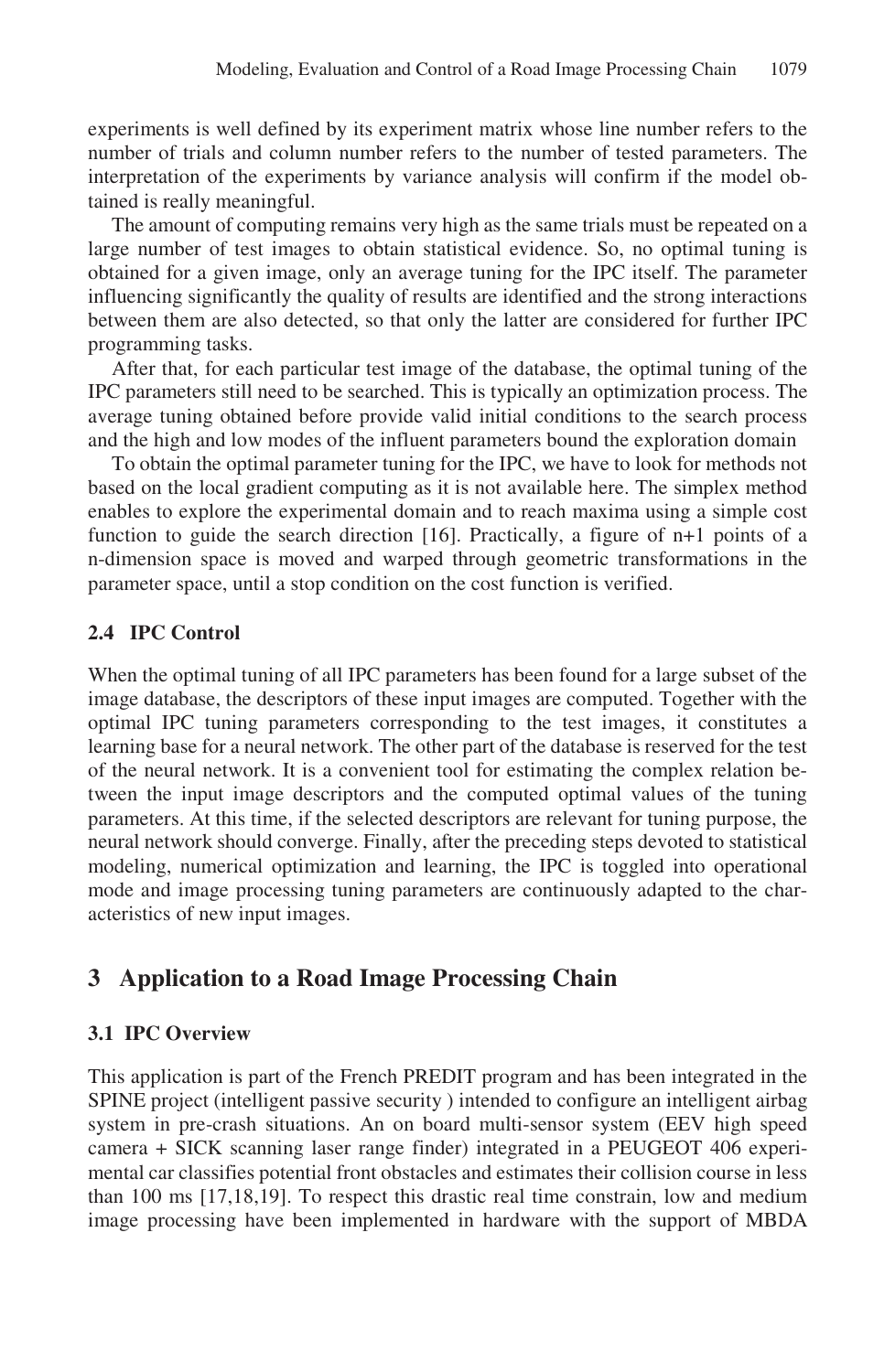company. It consists in two ASIC circuits [20] embedded with a DSP into an electronic board interfaced with the vehicle CAN bus. As the first tests realized by the industrial car part supplier FAURECIA demonstrated that a static tuning is ineffective against road image variability, an automatic and adaptive tuning based on the approach presented above has been successfully adopted.Eight re-configurable parameters can be modified at any time (Fig. 2).



**Fig. 2.** Tunable parameters of the road image processing chain : Canny-Deriche filter coefficients  $(X_1)$ , image amplification coefficients  $(X_2)$ , edge low and high threshold values  $(X_3, X_4)$ , the number of elementary automata for contour closing  $(X_5)$ , polygonal approximation threshold  $(X<sub>6</sub>)$ , small segments elimination threshold  $(X<sub>7</sub>)$  and the approximation threshold for horizontal and vertical lines  $(X_8)$ 

#### **3.2 Output Evaluation**

The IPC should extract from the image horizontal and vertical lines (Fig.3), which, after perceptual grouping, well describe the potential obstacles in front of the experimental vehicle. Then, output evaluation is based on the number, repartition and length of these segments inside a window of interest specified by the scanning laser range finder. We have proposed a quality evaluation criteria called covering rate, which can be computed for different parameter tunings (Fig.3).

The covering rate is defined as follows: for each horizontal or vertical segment S, we introduce a rectangular-shaped mask  $M_s$ , centered on this segment and whose width is



**Fig. 3.** H/V line Extraction (left) and IPC Output evaluation (right)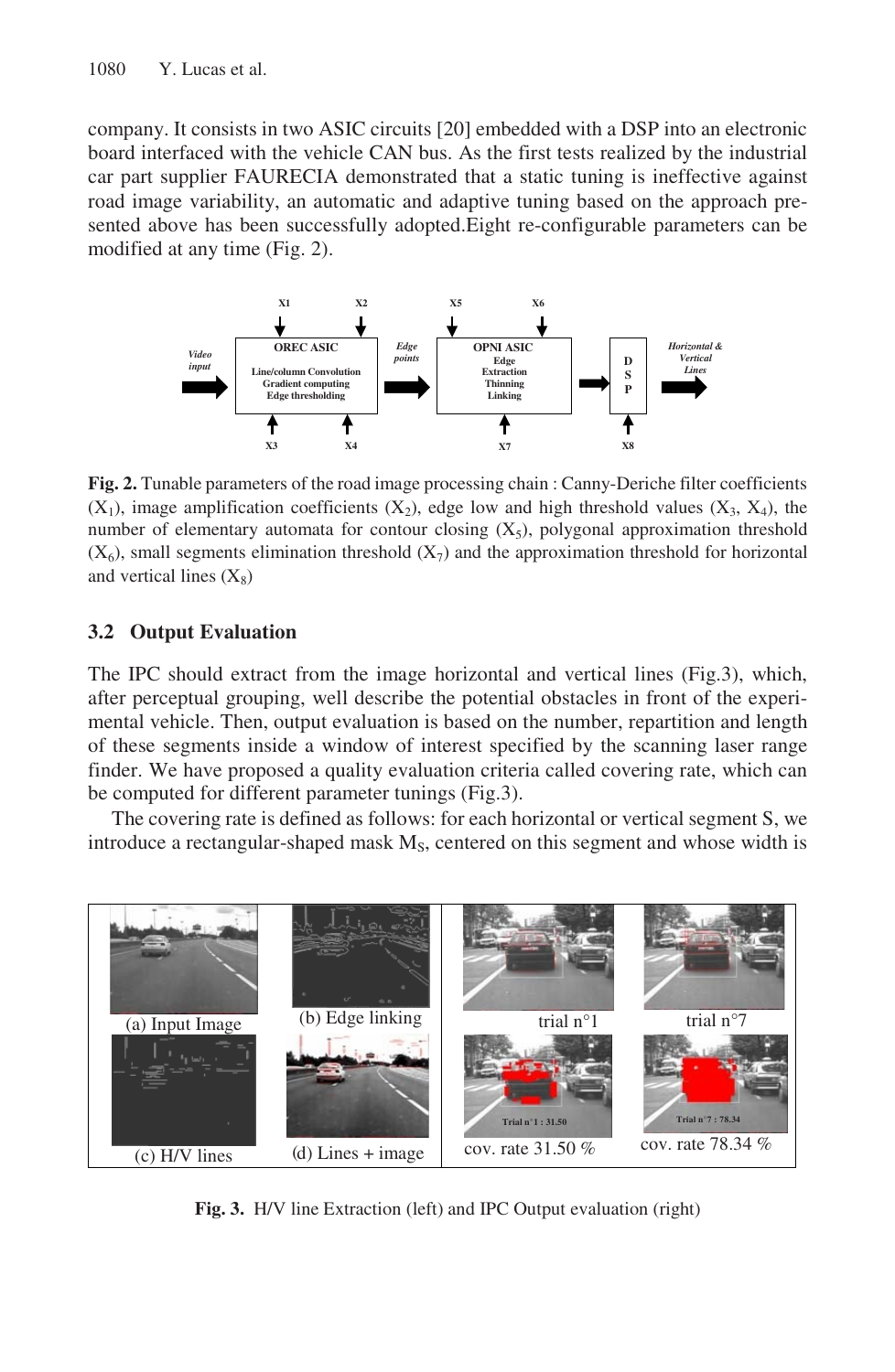proportional to the length of that segment. For each image pixel  $(i,j)$  in the W window of interest ( $n_x$  and  $n_y$  dimensions), we define a function  $f(i,j)$  by:

$$
f(i,j) = 1 \text{ if } \exists S \in W \mid (i,j) \in M_S \text{ and } f(i,j) = 0 \text{ otherwise}
$$
 (2)

The covering rate is given by:

$$
\mathbf{r} = 1 \setminus \mathbf{n}_{\mathbf{x}}.\mathbf{n}_{\mathbf{y}}.\ \Sigma_{\mathbf{i},\mathbf{j}}\ \mathbf{f}(\mathbf{i},\mathbf{j})\tag{3}
$$

and it is clear that  $0 \le r \le 1$ . An intuitive graphical interpretation exists for the covering rate: it is simply the part of the window of interest which is covered by the superimposition of the masks associated to the set of segments detected by the IPC and so, it will be expressed in this paper as a percentage.

#### **3. Statistical Modeling 3**

Three design of experiments have been implemented inside the modeling module: a  $2^{k-p}$ factorial fractional design with 16 trials [21] to select the really influent parameters  $(X_1,$  $X_6, X_8$ , a Rechschaffner design [22] with 37 trials and finally a quadratic design with 27 trials, by adding an intermediate zero mode to detect non linearity. By using two modes for the tuning of each parameter (Tab.2), 256 different IPC output can be compared from any given input image.

To give an example, we present just below the experiment matrix and the covering rate for the set of trials of the first design of experiments (Tab.1). These designs have been tested on 180 input images selected from a video sequence of over 30 000 city and motorway frames. Selected images should correspond to representative road scenarios

**Table 1.** Experiment matrix (fact.  $2^{8-3}$  design) and averaged outputs. It can be observed that the so called generators are  $X_5=2.3.4$ ,  $X_6=1.3.4$ ,  $X_7=1.2.3$ ,  $X_8=1.2.4$ , where the numbers refer to the columns 1 to 4

|                | $X_1$ | $\mathbf{X}_2$ | $X_3$ | $X_4$ | $\mathbf{X}_5$ | $X_6$ | $\mathbf{X}_7$ | $\mathbf{X_{8}}$ | $r(\%)$ |
|----------------|-------|----------------|-------|-------|----------------|-------|----------------|------------------|---------|
| 1              | $-1$  | $-1$           | $-1$  | $-1$  | $-1$           | $-1$  | $-1$           | $-1$             | 35.535  |
| $\overline{2}$ | $-1$  | $-1$           | $-1$  | 1     | 1              | 1     | $-1$           | 1                | 40.310  |
| 3              | $-1$  | $-1$           | 1     | $-1$  | 1              | 1     | 1              | $-1$             | 27.859  |
| 4              | $-1$  | $-1$           | 1     | 1     | $-1$           | $-1$  | 1              | 1                | 42.436  |
| 5              | $-1$  | 1              | $-1$  | -1    | 1              | $-1$  | 1              | 1                | 47.328  |
| 6              | -1    | 1              | $-1$  | 1     | $-1$           | 1     | 1              | $-1$             | 30.284  |
| 7              | $-1$  | 1              | 1     | -1    | $-1$           | 1     | $-1$           | 1                | 44.034  |
| 8              | -1    | 1              | 1     | 1     | 1              | $-1$  | $-1$           | $-1$             | 37.743  |
| 9              | 1     | $-1$           | $-1$  | $-1$  | $-1$           | 1     | 1              | 1                | 46.517  |
| 10             | 1     | $-1$           | $-1$  | 1     | 1              | $-1$  | 1              | $-1$             | 40.469  |
| 11             | 1     | $-1$           | 1     | $-1$  | 1              | $-1$  | $-1$           | 1                | 50.680  |
| 12             | 1     | -1             | 1     | 1     | $-1$           | 1     | $-1$           | $-1$             | 33.464  |
| 13             | 1     | 1              | $-1$  | -1    | 1              | 1     | $-1$           | $-1$             | 35.169  |
| 14             | 1     | 1              | -1    | 1     | $-1$           | $-1$  | $-1$           | 1                | 49.255  |
| 15             | 1     | 1              | 1     | -1    | $-1$           | $-1$  | 1              | $-1$             | 39.715  |
| 16             | 1     | 1              | 1     | 1     | 1              | 1     | 1              | 1                | 44.842  |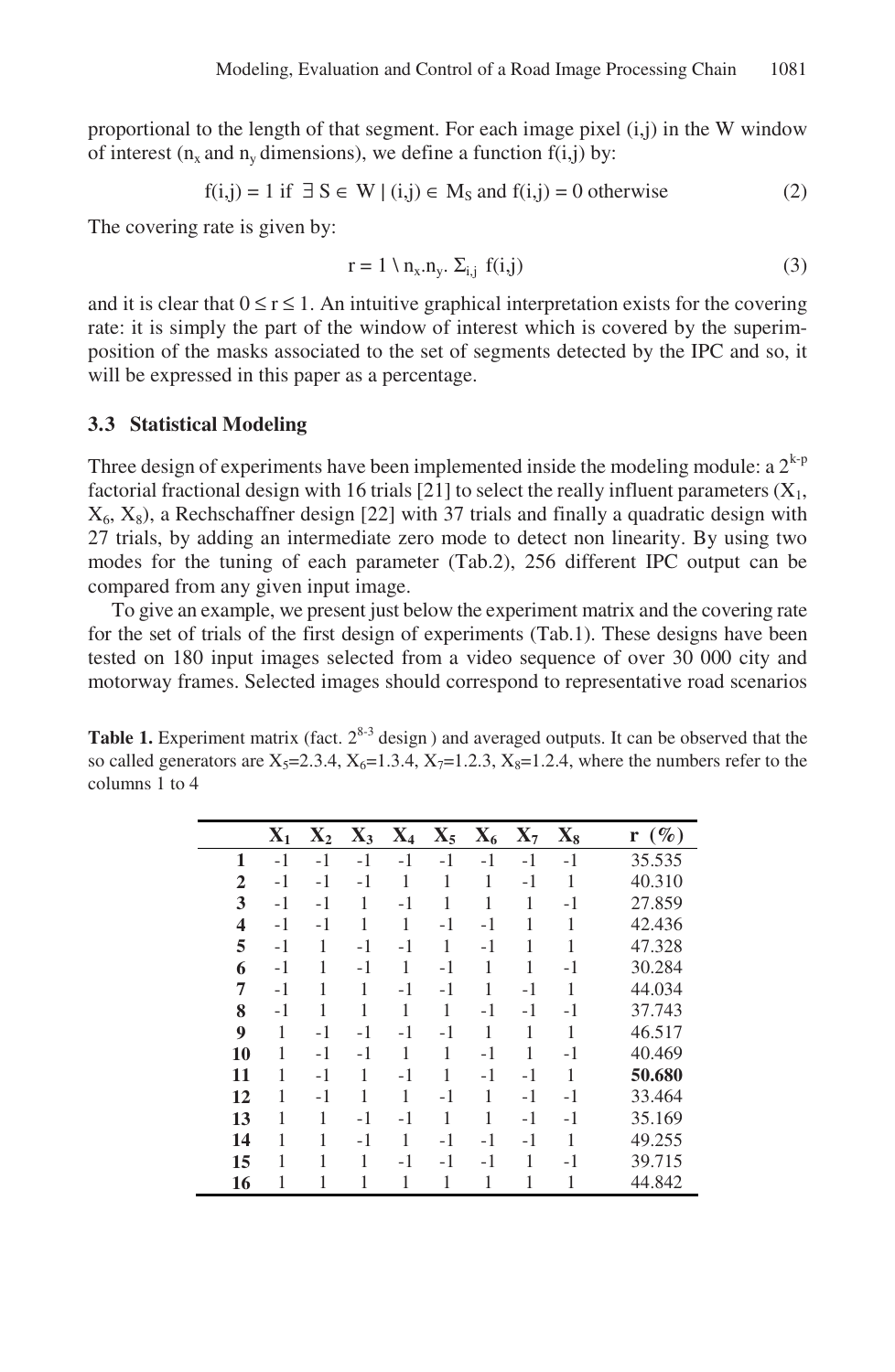and reveal enough different input descriptors. A statistical model has been deduced and validated by measuring R-Square  $(0.897)$  and Mallow C(p) indicator . It is given by :

$$
Y = 40.2 + 2.06 X_1 + 0.74 X_2 - 2.47 X_6 + 5.30 X_8 - 0.92 X_1 X_2 + 0.95 X_6 X_8
$$
 (4)

Higher order interactions between the parameters are practically neglected and non significant parameters should not generate significant interactions. The covering rates obtained for the different trials provides an average tuning for the IPC parameters. This static tuning can not be optimal for each given input image but it allows to initialize the optimization of the Nelder & Mead algorithm based on the simplex method. This algorithm then computes all the parameter optimal values corresponding to each tested input image.

| <b>Factor</b> | <b>Parameter</b>                       |     | Mode |
|---------------|----------------------------------------|-----|------|
| $X_1$         | Canny-Deriche $(\alpha)$               | 0.5 |      |
| $X_2$         | Image amplification                    | 33  | 63   |
| $X_3$         | Edge low threshold                     | 5   | 15   |
| $\rm X_4$     | Edge high threshold                    | 15  | 30   |
| $X_5$         | Elementary automata (edge closing)     | 26  | 30   |
| $X_6$         | Polygonal approx. threshold            |     | 6    |
| $X_7$         | Small segments suppression threshold   | -5  | 10   |
| $\rm X_{8}$   | Horizontal/ Vertical approx. threshold |     |      |

**Table 2.** Modes for all the design of experiments

#### **3. Input Evaluation 4**

Before to start the learning of the control module, input descriptors should be found to characterize input images. The homogeneity histogram [23] of the input image has been selected to take in account regions with uniform shade (vehicle paintings) as well as homogeneous texture (road surface) (Fig.4). The homogeneity measure combines two



**Fig. 5.** Homogeneity measure. Each pixel (i,j) with a  $H_{ii}$  measure verifying  $H_{ii} > 0.95$  is taken in account in the histogram computed on the 256 gray levels of the input image

local criteria: the local contrast  $\sigma_{ij}$  in a d x d (d=5) window centered on the current pixel  $(i,j)$  using  $\mu_{ii}$ , the average of the gray levels computed inside the same window and a gradient measure  $e_{ij}$  in another t x t (t=3) window. The measure of intensity variations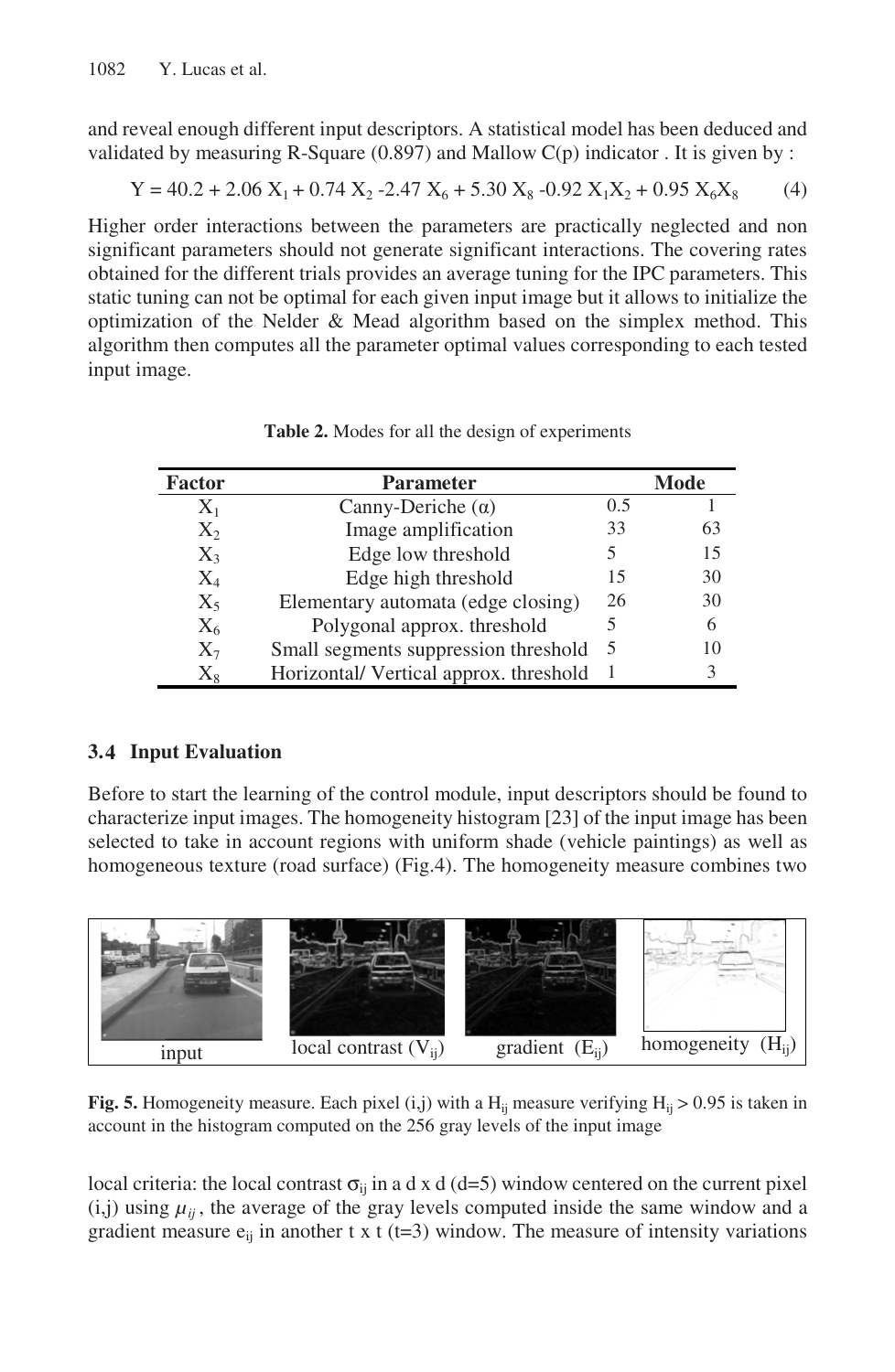$e_{ii}$  around a pixel (i,j) is computed by Sobel operator based on the components of the gradient at pixel (i,j) in x and y directions. These measures are normalized using  $V_{ii}$  =  $\sigma_{ii}$ / max  $\sigma_{ii}$  and  $E_{ii} = e_{ii}$  / max  $e_{ii}$ . The homogeneity measure is finally expressed by:

$$
H_{ij} = 1 - E_{ij} \cdot V_{ij} \tag{5}
$$

#### 3.5 **IPC Control**

We have used a simple multi layer perceptron as a control module. It is composed of 256 input neurons (homogeneity histogram levels over the 256 gray levels ), 48 hidden neurons (maximum speed convergence during the learning) and 3 output neurons corresponding to the 3 influent tuning parameters of the IPC. During the learning step carried out on 75 % of the 180 input images, we can observe the decrease of the mean absolute error (MAE) between optimal parameters and that computed by the network. (convergence over 400 iterations)

# **4 Results**

The separate validation set is constituted by the 25 % remaining test images. An essential task is to control on these images that the tuning parameter computed by the network, not only are close enough to the optimal values, but also enable to obtain really good results at the IPC output, that is to say line groups are well detected (covering rate is close to that derived from simplex algorithm) (Tab. 3).

|                                |         |            | <b>Learning</b>   | <b>Test</b> |                   |  |  |
|--------------------------------|---------|------------|-------------------|-------------|-------------------|--|--|
| <b>Neural</b><br><b>Hidden</b> |         | Parameter  | Covering rate     | Parameter   | Covering rate     |  |  |
| network                        | neurons | $MAE (\%)$ | Abs. error $(\%)$ | $MAE (\%)$  | Abs. error $(\%)$ |  |  |
| RN3                            | 48      | $\cdot$ 4  | 8.06              | 23.7        | 9.53              |  |  |
| RN <sub>8</sub>                | 80      | $0.8\,$    | 3.55              | 28.6        | 13 17             |  |  |

**Table 3.** Neural network performance

We can notice that the neural network only based on influent tuning parameters (RN3) is the most robust during the test step although errors are larger during the learning step. We compare in (Tab.4) the covering rates (output quality evaluation) averaged on the set of 180 test images extracted from the 30 000 image sequence, depending on the tuning process adopted. Without any adaptive tuning facility (static averaged tuning issued from the design of experiments), the results are low; when the best trial obtained from a design of experiments is used for the tuning, the results are high enough but this method can not be applied in real time situations; the results obtained with the simplex (SPL) method are naturally optimal but the price for that is the prohibitive time for parameter space exploration; finally, the neural networks (RN) obtain high results, especially the 3 output network, with a negligible computing cost ( $\approx$ computation of the input image descriptors).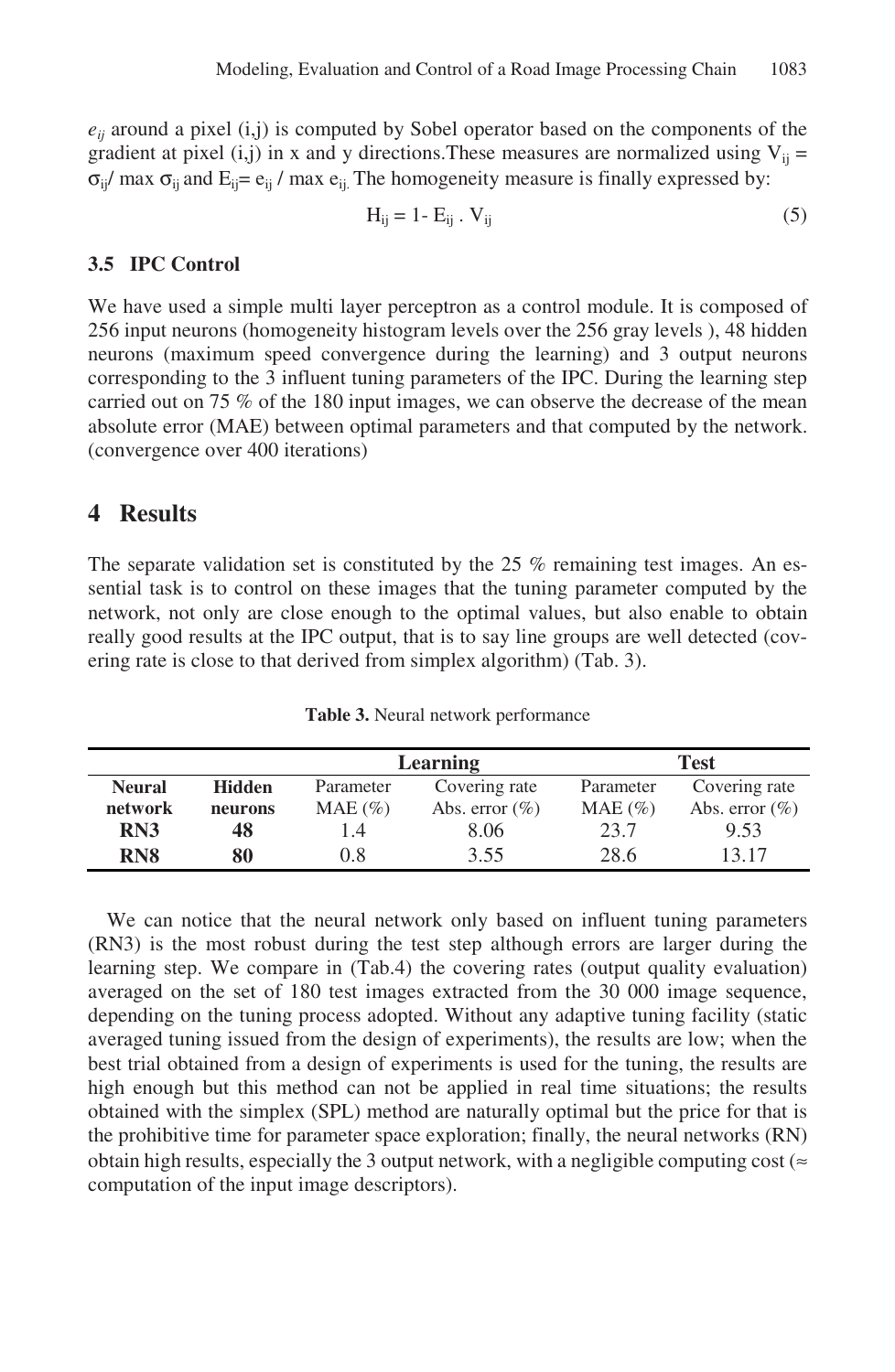|                                                                   | <b>Static</b> | RN8                |                | RN3 Fact. Rech. Quad. SPL8 SPL3 | design design design |              |                |              |
|-------------------------------------------------------------------|---------------|--------------------|----------------|---------------------------------|----------------------|--------------|----------------|--------------|
| Mean Cov. Rate(%) 34.84 45.17 49.64 50.68 51.06 55.02 58.34 59.17 |               |                    |                |                                 |                      |              |                |              |
| <b>Cost by Image</b>                                              | $\Omega$      | Comp. Comp. trials | Hist. Hist. 16 |                                 | 37<br>trials         | 27<br>trials | 100.<br>trials | 60<br>trials |

**Table 4.** Comparison of several tuning methods

We have intentionally mentioned in this table the results obtained for a 8 parameter tuning: we can easily verify that the tuning of the 5 parameters considered little influent by the design of experiments, is useless.

# **5 Conclusion**

These interesting results obtained in the context of an image processing chain (IPC) dedicated to road obstacle detection highlight the interest of the experimental approach for the adaptive tuning of an IPC. We demonstrated that only three parameters have to be precisely tuned and that with IPC knowledge combined with input image description an automatic tuning can be obtained in real time for each sequence image. The main reasons for this efficiency are simple: contrary to previous works, the IPC is globally optimized, from a great number of real test images, and by adapting image processing to each input image. We are currently testing this approach on other applications in which the image typology, image processing operators and data evaluation criteria for inputs as well as outputs are still specific. This should enable us to unify and generalize this methodology for better IPC performance.

### **Acknowledgments**

This research program is supported by the French PREDIT Program and by Europe FSE grant.

### **References**

- 1. R.M. Haralick, " Performance characterization protocol in computer vision ", *ARPA Image Understanding Workshop*, Monterey, CA, 667–673, 1994.
- 2. P.Courtney, N.Thacker, A. Clark "Algorithmic modeling for performance evaluation" *Workshop on perf. characteristics of vision algorithms* Cambridge, April 19 1996- 13p.
- 3. W. Forstner, "10 Pros and cons against performance characterization of vision algorithms", in *Workshop on Performance Characteristics of Vision Algorithms*, April 1996.
- 4. Kevin W. Bowyer, P. Jonathon Phillips "Empirical Evaluation Techniques in Computer Vision" June 1998, Wiley-*IEEE Computer Society Press* ISBN: 0-8186-8401-1 262 pages
- 5. P. Meer, B. Matei, K. Cho, " Input Guided Performance Evaluation *", Theoretical Foundations of Computer Vision*, pp. 115-124, 1998.
- 6. I.T. Phillips and A.K. Chhabra, "Empirical Performance Evaluation of Graphics Recognition Systems*", IEEE PAMI*, vol. 21, pp. 849-870, 1999.